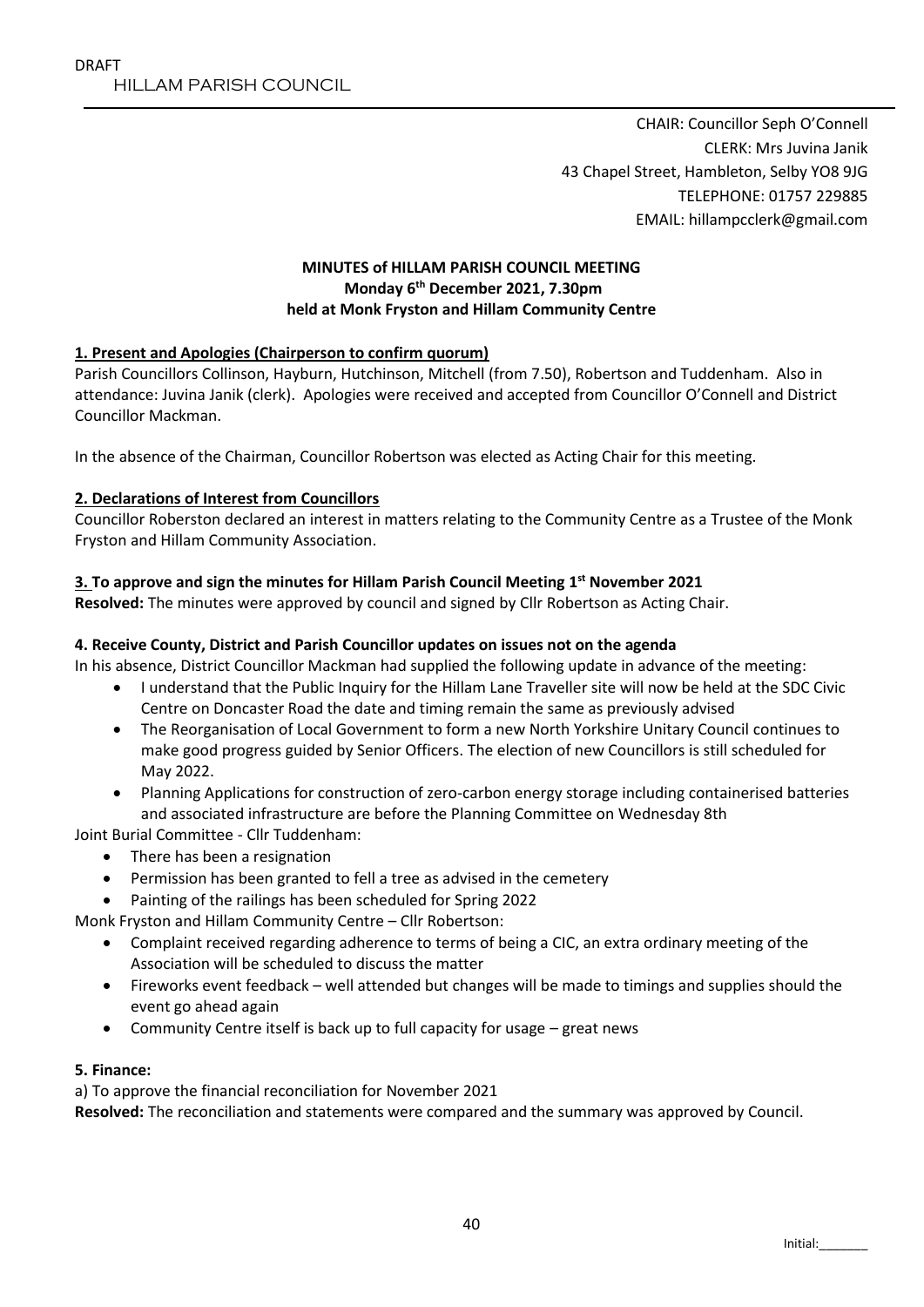| <b>COMMUNITY ACC:</b><br><b>CASHBOOK OPENING</b><br><b>BALANCE: 23.10.21</b> | 26,289.33 |                  | NB: £1127.89 is ring-fenced grant for website<br>and £500 is ring fenced for pump maintenance<br>gifted by Hillam Historians. £7354.80 OF THE<br>INCREASED ANNUAL PRECEPT TOTAL IS |    |           |                   |  |
|------------------------------------------------------------------------------|-----------|------------------|------------------------------------------------------------------------------------------------------------------------------------------------------------------------------------|----|-----------|-------------------|--|
| <b>NOVEMBER RECEIPTS</b><br>NOVEMBER PAYMENTS                                |           | 522.90<br>350.21 | RINGFENCED TO COVER COSTS ASSOCIATED WITH                                                                                                                                          |    |           |                   |  |
| <b>CASHBOOK CLOSING</b><br><b>BALANCE: 24.11.21</b>                          |           | 26,462.02        | PLANNING CONSULTANTS; ANY UNUSED<br><b>BANK STATEMENT</b><br><b>BALANCE: 24.11.21</b>                                                                                              | £. | 26,562.02 | <b>CHQ</b><br>NO. |  |
|                                                                              |           |                  | MFHCA                                                                                                                                                                              |    | 20.00     | 814               |  |
| Difference between<br>Statement and Cashbook:                                |           | 100.00           | <b>MFHCA</b>                                                                                                                                                                       |    | 20.00     | 821               |  |
|                                                                              |           |                  | MFHCA                                                                                                                                                                              |    | 20.00     | 824               |  |
|                                                                              |           |                  | MFHCA                                                                                                                                                                              |    | 40.00     | 831               |  |
| Reconciliation                                                               |           | 26,462.02        | TOTAL O/SE £                                                                                                                                                                       |    | 100.00    |                   |  |

|                                                 | <b>RESERVE ACC CASHBOOK</b> |                 |  |                 |                            |                                                 |          |  |
|-------------------------------------------------|-----------------------------|-----------------|--|-----------------|----------------------------|-------------------------------------------------|----------|--|
| <b>OPENING</b><br><b>BALANCE:</b><br>23.10.2021 |                             | <b>RECEIPTS</b> |  | <b>PAYMENTS</b> |                            | <b>CLOSING</b><br><b>BALANCE:</b><br>24.11.2021 |          |  |
| £                                               | 1,230.65                    | £               |  | £               |                            |                                                 | 1,230.65 |  |
|                                                 |                             |                 |  |                 | BANK STATEMENT: 24.11.2021 | £                                               | 1,230.65 |  |

### b) To approve payments for December 2021

**Resolved:** The written cheques were checked against the invoices received. There was written error (wrong number of pence) on the clerk's salary cheque which was voided (folded back into the cheque book) and re written correctly. Payments were approved for payment by Council and cheques signed by Cllrs Tuddenham and Collinson.

\*At this point Cllr Mitchell arrived.

### **6. To review Budget and finalise Precept Demand for 2022-23**

The proposed budget was scrutinised against previous years' budget and spending. It was agreed that £500 should be allocated to the Jubilee celebrations fund taking the standard annual outgoings to £13,385 and Keeping the Band D charge the same will enable a £9,520.35 allowance to pay for the impending Planning Consultant fees following the Public Inquiry scheduled for March. The option to keep the Band D charge the same, meaning no rise for residents this year, was approved by Council.

### **7.Planning:**

a) Applications and Appeals to review:

- i. 2021/1274/LBC | Listed building consent for installation of photovoltaic panels and log burning stove chimney | Hall Farm Barns 11 Hillam Hall View – NO OBSERVATIONS
- ii. 2021/1275/HPA | Installation of photovoltaic panels and log burning stove chimney | Hall Farm Barns 11 Hillam Hall View – NO OBSERVATIONS
- iii. 2021/1313/HPA | Alteration to existing hipped roof to form gabled roof | Greenacres Betteras Hill Road – NO OBSERVATIONS
- iv. 2021/1354/FUL | Erection of agricultural barn | Land Off Austfield Lane Hillam PC object due to the site being in protected Green Belt
- v. Maspin Grange Farmstead development plans NO OBSERVATIONS

### b) Notices of Decision:

- i. 2021/0776/HPA 27 Hillside Close GRANTED
- ii. 2021/1026/HPA 5 Ashfield Villas GRANTED